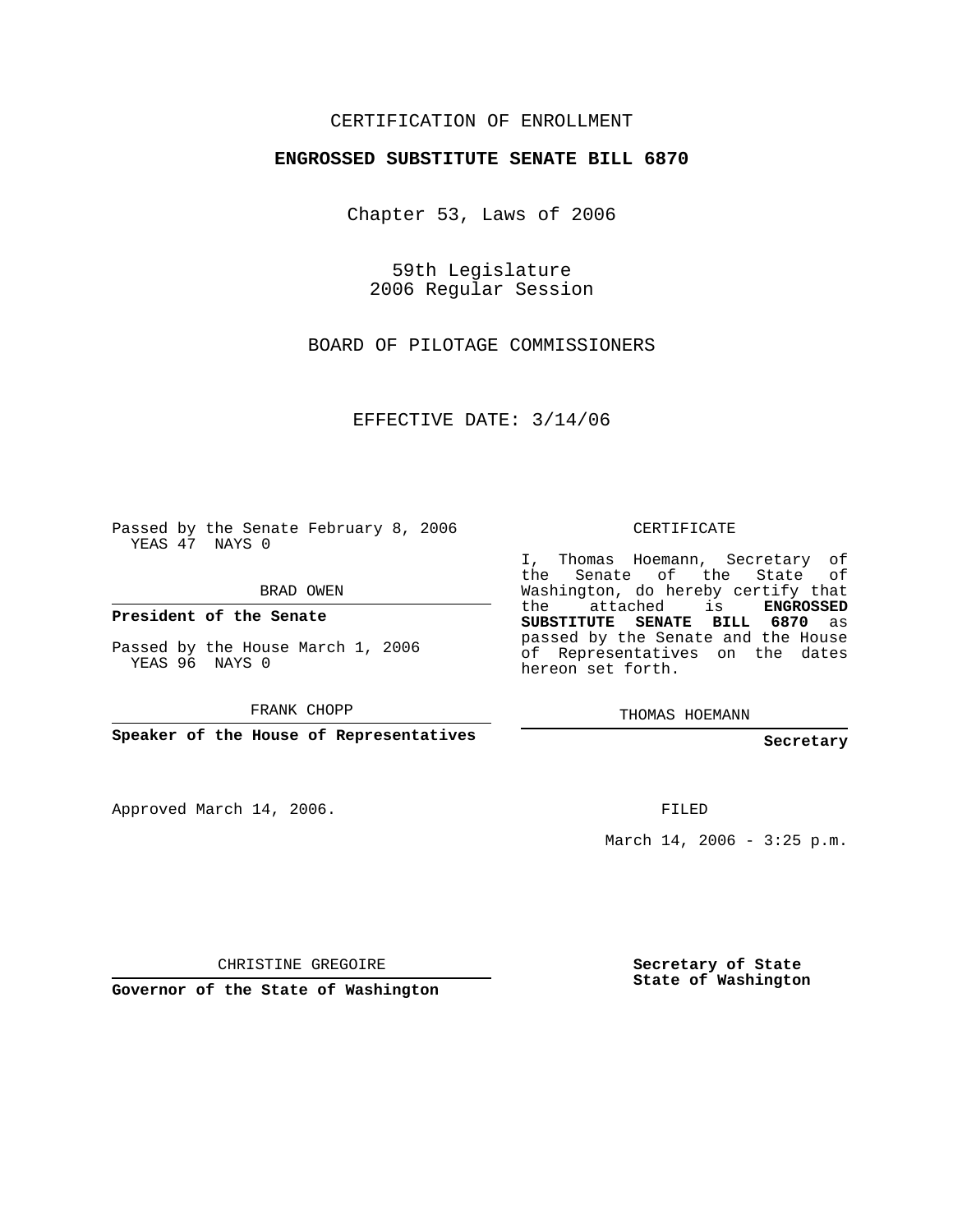## **ENGROSSED SUBSTITUTE SENATE BILL 6870** \_\_\_\_\_\_\_\_\_\_\_\_\_\_\_\_\_\_\_\_\_\_\_\_\_\_\_\_\_\_\_\_\_\_\_\_\_\_\_\_\_\_\_\_\_

\_\_\_\_\_\_\_\_\_\_\_\_\_\_\_\_\_\_\_\_\_\_\_\_\_\_\_\_\_\_\_\_\_\_\_\_\_\_\_\_\_\_\_\_\_

Passed Legislature - 2006 Regular Session

## **State of Washington 59th Legislature 2006 Regular Session**

**By** Senate Committee on Transportation (originally sponsored by Senator Haugen)

READ FIRST TIME 02/01/06.

 AN ACT Relating to the board of pilotage commissioners' training program; amending RCW 88.16.035; amending 2005 c 313 s 204 (uncodified); creating a new section; making an appropriation; and declaring an emergency.

5 BE IT ENACTED BY THE LEGISLATURE OF THE STATE OF WASHINGTON:

 6 **Sec. 1.** RCW 88.16.035 and 2005 c 26 s 1 are each amended to read 7 as follows:

8 (1) The board of pilotage commissioners shall:

9 ( $(\{+1\})$  <u>(a)</u> Adopt rules, pursuant to chapter 34.05 RCW, necessary 10 for the enforcement and administration of this chapter;

 $((\langle 2 \rangle \langle a \rangle))$  (b)(i) Issue training licenses and pilot licenses to pilot applicants meeting the qualifications provided for in RCW 88.16.090 and such additional qualifications as may be determined by the board;

15  $((\{b\})\)$  <u>(ii)</u> Establish a comprehensive training program to assist 16 in the training and evaluation of pilot applicants before final 17 licensing; and

18 ( $(\langle e \rangle)$ ) <u>(iii)</u> Establish additional training requirements, including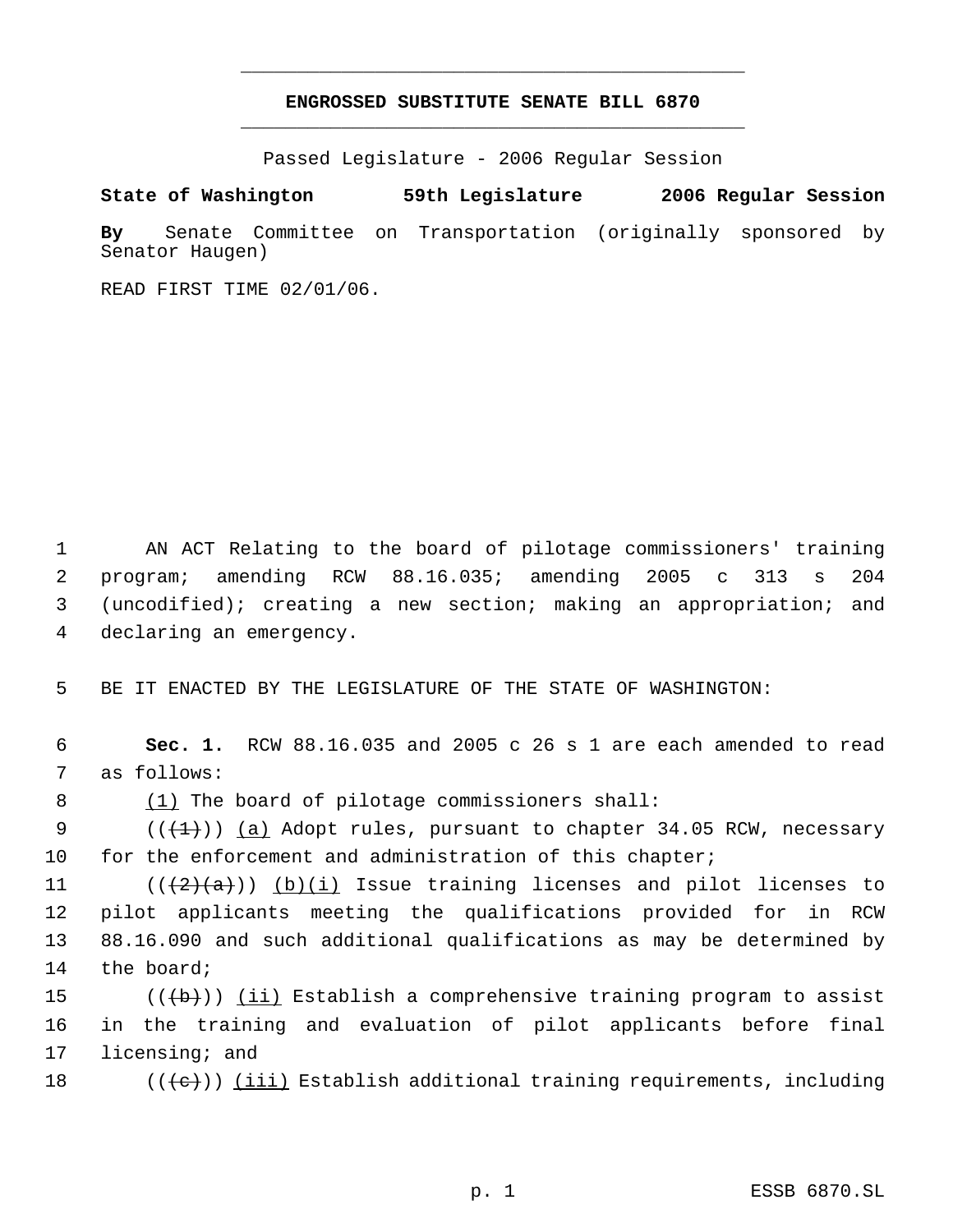a program of continuing education developed after consultation with pilot organizations, including those located within the state of Washington, as required to maintain a competent pilotage service;

  $((+3))$   $(c)$  Maintain a register of pilots, records of pilot accidents and other history pertinent to pilotage, along with a roster of vessels, agents, owners, operators, and masters necessary for the maintenance of a roster of persons interested in and concerned with 8 pilotage and maritime safety;

 $((+4))$   $(d)$  Determine from time to time the number of pilots necessary to be licensed in each district of the state to optimize the operation of a safe, fully regulated, efficient, and competent pilotage service in each district;

 $((+5))$  (e) Annually fix the pilotage tariffs for pilotage services performed aboard vessels as required by this chapter: PROVIDED, That the board may fix extra compensation for extra services to vessels in distress, for awaiting vessels, or for being carried to sea on vessels against the will of the pilot, and for such other services as may be 18 determined by the board;

 $((+6))$  ( $(f)$  File annually with the governor and the chairs of the transportation committees of the senate and house of representatives a report which includes, but is not limited to, the following: The 22 number, names, addresses, ages, pilot license number, training license 23 number, and years of service as a Washington licensed pilot of any 24 person licensed by the board as a Washington state pilot or trainee; the names, employment, and other information of the members of the board; the total number of pilotage assignments by pilotage district, including information concerning the various types and sizes of vessels 28 and the total annual tonnage; the annual earnings or stipends of 29 individual pilots and trainees before and after deduction for expenses of pilot organizations, including extra compensation as a separate category; the annual expenses of private pilot associations, including personnel employed and capital expenditures; the status of pilotage tariffs, extra compensation, and travel; the retirement contributions paid to pilots and the disposition thereof; the number of groundings, mishaps, or other incidents which are reported to or investigated by the board, and which are determined to be accidents, as defined by the 37 board, including the vessel name, location of incident, pilot's or 38 trainee's name, and disposition of the case together with information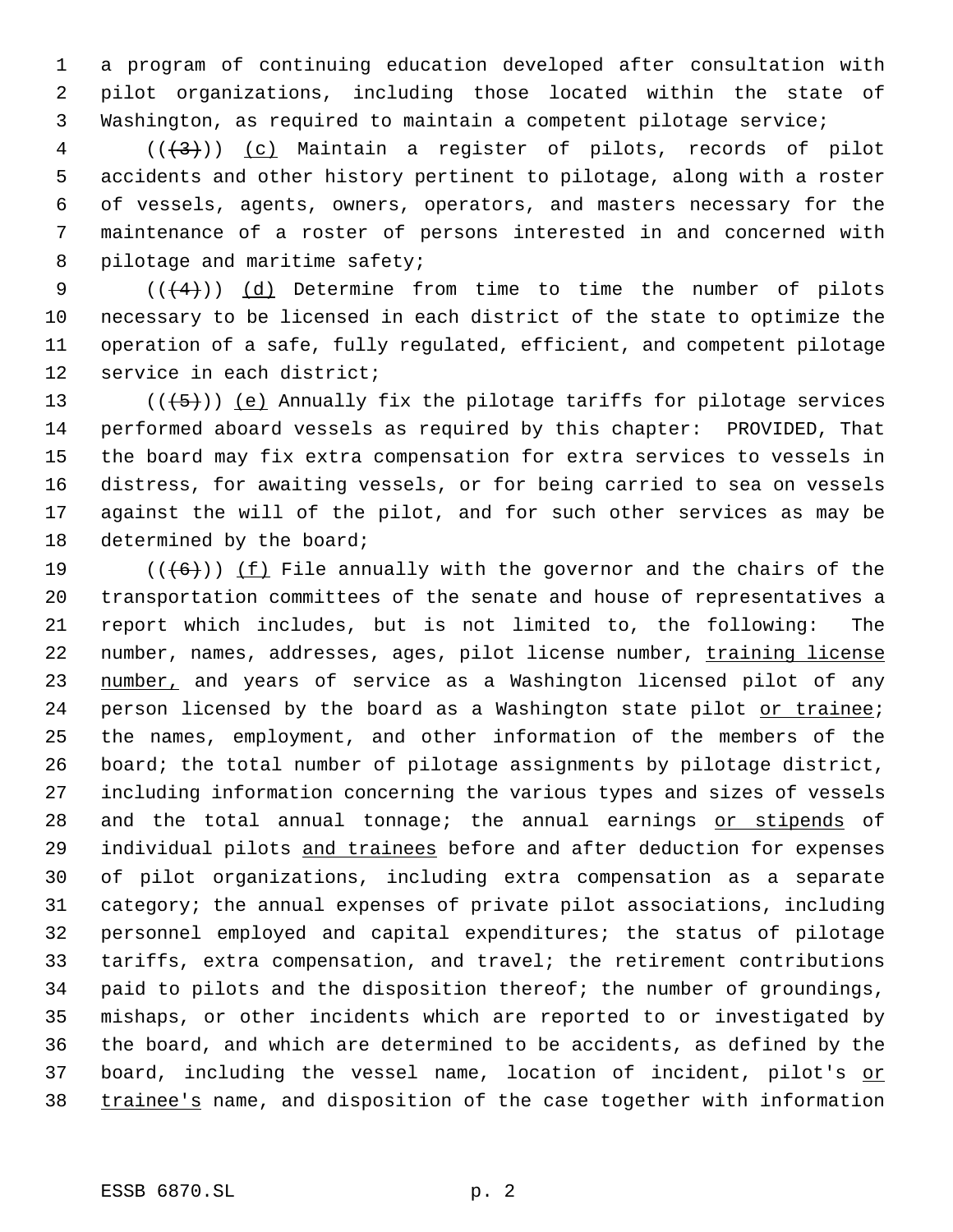received before the board acted from all persons concerned, including the United States coast guard; the names, qualifications, time scheduled for examinations, and the district of persons desiring to apply for Washington state pilotage licenses; summaries of dispatch records, quarterly reports from pilots, and the bylaws and operating rules of pilotage organizations; the names, sizes in deadweight tons, surcharges, if any, port of call, name of the pilot or trainee, and names and horsepower of tug boats for any and all oil tankers subject to the provisions of RCW 88.16.190 together with the names of any and all vessels for which the United States coast guard requires special handling pursuant to their authority under the Ports and Waterways Safety Act of 1972; the expenses of the board; and any and all other information which the board deems appropriate to include;

14 ( $(\overline{\langle 7 \rangle})$ ) (q) Publish a manual which includes the pilotage act and other statutes of Washington state and the federal government which affect pilotage, including the rules of the board, together with such additional information as may be informative for pilots, agents, owners, operators, and masters. Such manual shall be distributed without cost to all pilots and governmental agencies upon request. All other copies shall be sold for a five dollar fee with proceeds to be 21 credited to the pilotage account;

22  $((+8))$  ( $(h)$  Appoint advisory committees and employ marine experts 23 as necessary to carry out its duties under this chapter;

 $((+9))$  (i) Provide for the maintenance of efficient and competent pilotage service on all waters covered by this chapter; and do such other things as are reasonable, necessary, and expedient to insure proper and safe pilotage upon the waters covered by this chapter and facilitate the efficient administration of this chapter.

 (2) The board may pay stipends to pilot trainees under subsection (1)(b) of this section.

 **Sec. 2.** 2005 c 313 s 204 (uncodified) is amended to read as follows: **FOR THE BOARD OF PILOTAGE COMMISSIONERS** 34 Pilotage Account--State Appropriation . . . . . . . . . ((\$417,000))  $\frac{1}{2}$ ,017,000 The appropriation in this section is subject to the following